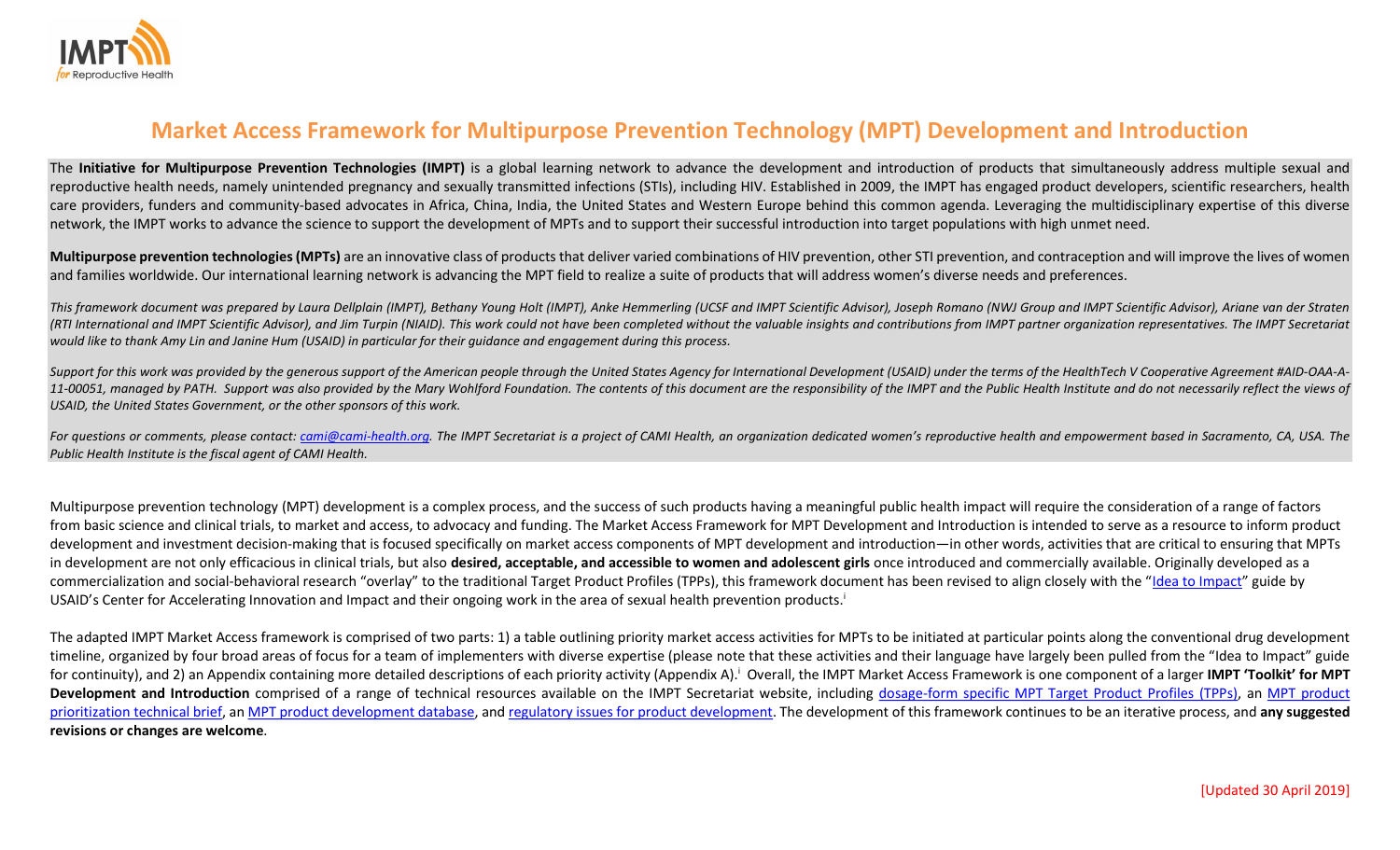

| Page 2 of 8 |  |  |  |  |
|-------------|--|--|--|--|
|-------------|--|--|--|--|

|                            | evelopment<br>timeline<br>Drug<br>ă                        | <b>Clinical and Regulatory</b>                                                                                 | <b>Policy and Advocacy</b>                                                                                                                                                                                        | <b>Manufacturing and Distribution</b>                                                                                                                                                                                                                                   | <b>Market and End-User Understanding</b>                                                                                                                                                                                                                                                                                                                                                                                                                                                                      |
|----------------------------|------------------------------------------------------------|----------------------------------------------------------------------------------------------------------------|-------------------------------------------------------------------------------------------------------------------------------------------------------------------------------------------------------------------|-------------------------------------------------------------------------------------------------------------------------------------------------------------------------------------------------------------------------------------------------------------------------|---------------------------------------------------------------------------------------------------------------------------------------------------------------------------------------------------------------------------------------------------------------------------------------------------------------------------------------------------------------------------------------------------------------------------------------------------------------------------------------------------------------|
| <b>Product Development</b> | $\mathbf{c}$<br>Pre-Clinical<br>Discovery                  | Define the Target Product Profile (TPP)<br>Determine quantitative biomedical measures<br>of adherence          | Conduct global policy assessment relevant to<br>MPT development, manufacture, and<br>distribution                                                                                                                 | Perform manufacturability assessment and<br>landscape<br>Conduct intellectual property evaluation                                                                                                                                                                       | Identify target end-user populations and settings<br>based on epidemiologic assessment of need.<br>Conduct situation/market assessment<br>Evaluate attitudes of and develop value<br>proposition for user, sexual partner, healthcare<br>provider, policymaker, market, and other<br>stakeholder audiences<br>Understand end-user needs and desires in the<br>context of MPTs through market research and<br>human-centered design<br>Develop trial participant recruitment strategies<br>for various phases. |
|                            | clinical)<br>$\sim$<br>ఱ<br>1<br><b>Phases</b><br>(Earlier | Develop and execute clinical plan with clearly<br>defined endpoints<br>Conduct regulatory landscape assessment | Develop communications, advocacy, and key<br>stakeholder engagement strategy<br>Conduct cost-effectiveness analysis of TPP                                                                                        | Develop manufacturing strategy<br>Develop distribution strategy<br>Identify partnership opportunities<br>Conduct cost of goods sold analysis<br>Conduct demand forecast<br>Develop business plan for partners (SROI<br>and/or ROI)                                      | Update situation assessment<br>Conduct supply and demand bottleneck analysis<br>Develop user segmentation<br>Update and strengthen understanding of end-<br>user needs and desires, including acceptability of<br>MPT product types, design and packaging,<br>through market research and human-centered<br>design                                                                                                                                                                                            |
| Product                    | ater<br>clinical)<br>m<br>둔                                | Complete clinical trials<br>Obtain national regulatory authority approvals                                     | Support inclusion in treatment guidelines and<br>on country-level essential medicines lists<br>Execute communications, advocacy, and key<br>stakeholder engagement strategy<br>Update cost-effectiveness analysis | Establish manufacturing strategy<br>Establish distribution strategy<br>Continue to identify partnership<br>opportunities<br>Finalize product and packaging designs<br>Update cost of goods sold analysis<br>Update demand forecast<br>Update business plan for partners | Update situation assessment<br>Develop strategic launch plan with uptake<br>targets<br>Update bottleneck analysis<br>Update end-user needs and acceptability<br>assessments<br>Develop pricing strategy<br>Develop demand generation strategies and<br>create marketing material                                                                                                                                                                                                                              |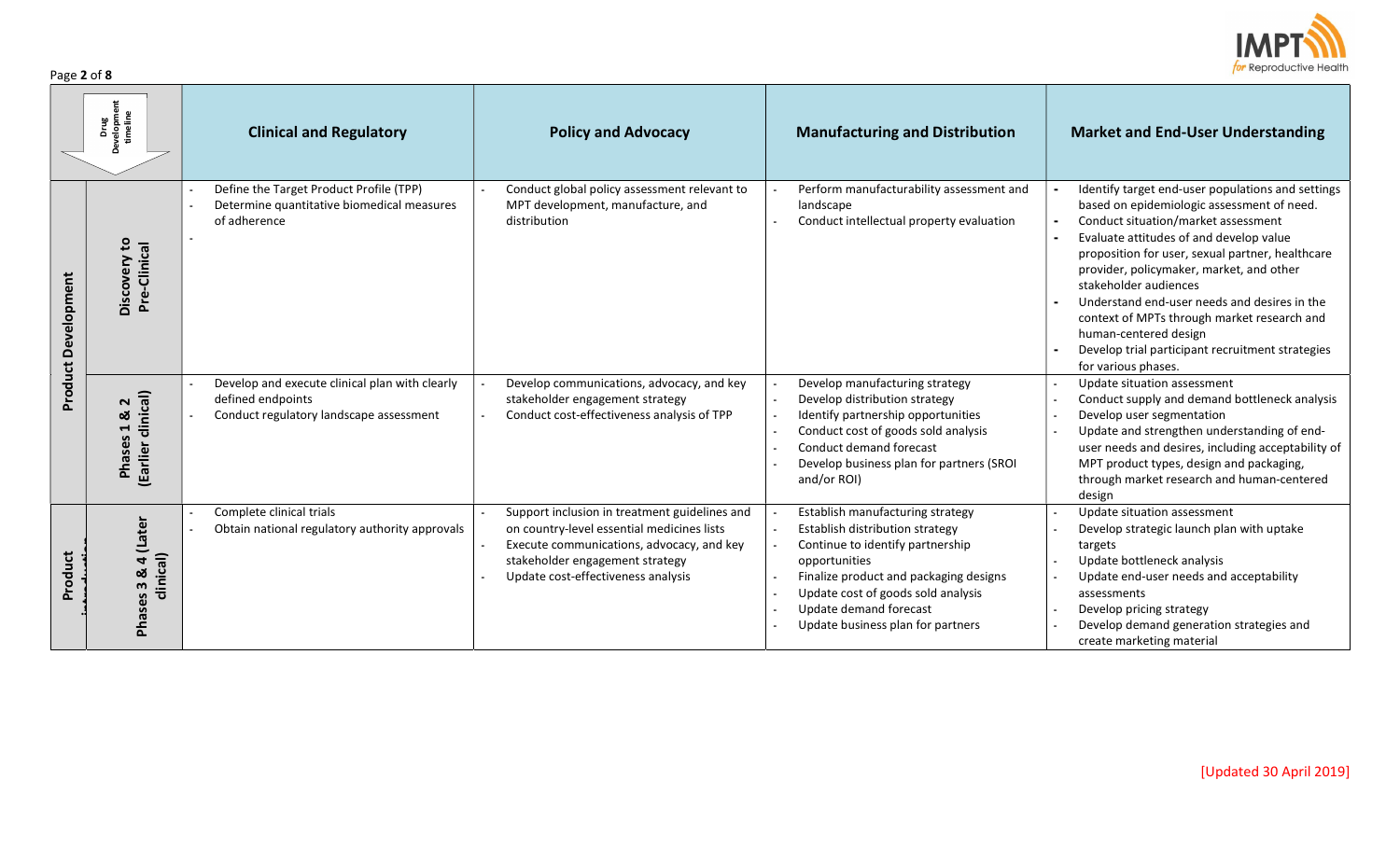

| Page 3 of 8                                                                                                                                                                                                                                                                                                                                                                                                                                                                                                                                                                                                                                                                                                                                                                                                                                                                                                                                                                                                                                                                                                                                                                                                                                                                                                                                                                                                                                                                                                                                                                                                                                                                                                                   |                                                                                                                                                                                                                                                                                     |                                                                                                                                                |                                                                                                                                                                                                                                                                                                                      |  |  |  |  |
|-------------------------------------------------------------------------------------------------------------------------------------------------------------------------------------------------------------------------------------------------------------------------------------------------------------------------------------------------------------------------------------------------------------------------------------------------------------------------------------------------------------------------------------------------------------------------------------------------------------------------------------------------------------------------------------------------------------------------------------------------------------------------------------------------------------------------------------------------------------------------------------------------------------------------------------------------------------------------------------------------------------------------------------------------------------------------------------------------------------------------------------------------------------------------------------------------------------------------------------------------------------------------------------------------------------------------------------------------------------------------------------------------------------------------------------------------------------------------------------------------------------------------------------------------------------------------------------------------------------------------------------------------------------------------------------------------------------------------------|-------------------------------------------------------------------------------------------------------------------------------------------------------------------------------------------------------------------------------------------------------------------------------------|------------------------------------------------------------------------------------------------------------------------------------------------|----------------------------------------------------------------------------------------------------------------------------------------------------------------------------------------------------------------------------------------------------------------------------------------------------------------------|--|--|--|--|
| Continue with national regulatory authority<br>commercialization<br>approval(s) for new markets<br>Conduct post-market surveillance<br><b>Full</b>                                                                                                                                                                                                                                                                                                                                                                                                                                                                                                                                                                                                                                                                                                                                                                                                                                                                                                                                                                                                                                                                                                                                                                                                                                                                                                                                                                                                                                                                                                                                                                            | Continue to support inclusion in treatment<br>guidelines and on country-level essential<br>medicines lists for new markets<br>Validate impact and cost-effectiveness analysis<br>Develop appropriate advocacy strategy to<br>minimize counterfeit and sub-standard MPT<br>products. | Evaluate manufacturing and distribution<br>footprint and adjust as necessary<br>Redesign and optimize product and/or<br>packaging if necessary | Evaluate strategic launch plan progress and<br>achievement of uptake targets<br>Evaluate progress against prioritized barriers and<br>update bottleneck analysis<br>Introduce into new markets and to new user<br>segments as appropriate<br>Expand demand generation campaigns for new<br>markets and user segments |  |  |  |  |
| <b>Appendix A: Priority Activities Detail</b>                                                                                                                                                                                                                                                                                                                                                                                                                                                                                                                                                                                                                                                                                                                                                                                                                                                                                                                                                                                                                                                                                                                                                                                                                                                                                                                                                                                                                                                                                                                                                                                                                                                                                 |                                                                                                                                                                                                                                                                                     |                                                                                                                                                |                                                                                                                                                                                                                                                                                                                      |  |  |  |  |
| Discovery to Pre-clinical $(3 – 7 years)$                                                                                                                                                                                                                                                                                                                                                                                                                                                                                                                                                                                                                                                                                                                                                                                                                                                                                                                                                                                                                                                                                                                                                                                                                                                                                                                                                                                                                                                                                                                                                                                                                                                                                     |                                                                                                                                                                                                                                                                                     |                                                                                                                                                |                                                                                                                                                                                                                                                                                                                      |  |  |  |  |
| <b>Clinical and Regulatory</b><br>Define the Target Product Profile (TPP). The IMPT has developed dosage-form specific TPPs for intravaginal rings and injectables as well as a technical brief on TPPs for MPTs that may be used as guidance<br>for the development of TPPs for specific products. In other words, a TPP for a particular product concept/dosage form can be used to help align investors and product developers around specific product<br>attributes necessary for addressing unmet medical needs in targeted at risk populations. Product-specific TPPs for MPTs should be developed using market research and user-centered design research<br>throughout, and will include information the product's indications, dosage, use-requirements, mechanism of action, target populations, efficacy, storage/shelf life, preclinical and clinical safety,<br>pharmacokinetics, contraindications, costs/pricing, and relevant data pertaining to each of these attributes.<br>Determine quantitative biomedical measures of adherence. This effort includes developing or adapting existing technology to measure drug release and drug load in vivo; more specifically, determining<br>appropriate technology to measure over-time in vitro drug release that is equivalent to drug release in vivo, developing technology to measure residual drug load after product removal, assessing the<br>reusability of a product (if applicable), and assessing the suitability of certain technologies as a proxy for direct measurement of the drug. Such measures should support an understanding of adherence<br>beyond the binary of yes/no and include duration of use and possible coverage during exposure. |                                                                                                                                                                                                                                                                                     |                                                                                                                                                |                                                                                                                                                                                                                                                                                                                      |  |  |  |  |
| Policy and Advocacy<br>Conduct global policy assessment relevant to MPT development, manufacture, and distribution. Such an assessment could entail the policy environment for women's health, family planning and sexual<br>health, and/or HIV at local, national, and/or international levels.                                                                                                                                                                                                                                                                                                                                                                                                                                                                                                                                                                                                                                                                                                                                                                                                                                                                                                                                                                                                                                                                                                                                                                                                                                                                                                                                                                                                                              |                                                                                                                                                                                                                                                                                     |                                                                                                                                                |                                                                                                                                                                                                                                                                                                                      |  |  |  |  |
| Manufacturing and Distribution<br>Perform manufacturability assessment and landscape. It is critical to examine the scale up potential of a product in development by examining the raw materials supply chain, procurement logistics for<br>targeted settings, and potential suppliers and their manufacturing capacities and considering strategies to foster manufacturing efficiency.<br>Conduct intellectual property evaluation. This process is necessary to evaluate patents, trademarks, copyrights, and other similar issues relevant to commercializing a developed MPT.                                                                                                                                                                                                                                                                                                                                                                                                                                                                                                                                                                                                                                                                                                                                                                                                                                                                                                                                                                                                                                                                                                                                           |                                                                                                                                                                                                                                                                                     |                                                                                                                                                |                                                                                                                                                                                                                                                                                                                      |  |  |  |  |
| Market and End-User Understanding<br>Identify target end-user populations and settings based on epidemiologic assessment of need. MPTs could have any number of indication combinations that may be best suited for one end-user population<br>over another. All subsequent market access activities hinge on successfully identifying the user group and better understanding the needs and perceptions of this group.                                                                                                                                                                                                                                                                                                                                                                                                                                                                                                                                                                                                                                                                                                                                                                                                                                                                                                                                                                                                                                                                                                                                                                                                                                                                                                       |                                                                                                                                                                                                                                                                                     |                                                                                                                                                |                                                                                                                                                                                                                                                                                                                      |  |  |  |  |
|                                                                                                                                                                                                                                                                                                                                                                                                                                                                                                                                                                                                                                                                                                                                                                                                                                                                                                                                                                                                                                                                                                                                                                                                                                                                                                                                                                                                                                                                                                                                                                                                                                                                                                                               |                                                                                                                                                                                                                                                                                     |                                                                                                                                                | [Updated 30 April 2019]                                                                                                                                                                                                                                                                                              |  |  |  |  |

## Appendix A: Priority Activities Detail

## Discovery to Pre-clinical  $(3 – 7 years)$

- Define the Target Product Profile (TPP). The IMPT has developed dosage-form specific TPPs for intravaginal rings and injectables as well as a technical brief on TPPs for MPTs that may be used as guidance for the development of TPPs for specific products. In other words, a TPP for a particular product concept/dosage form can be used to help align investors and product developers around specific product attributes necessary for addressing unmet medical needs in targeted at risk populations. Product-specific TPPs for MPTs should be developed using market research and user-centered design research throughout, and will include information the product's indications, dosage, use-requirements, mechanism of action, target populations, efficacy, storage/shelf life, preclinical and clinical safety, pharmacokinetics, contraindications, costs/pricing, and relevant data pertaining to each of these attributes.
- Determine quantitative biomedical measures of adherence. This effort includes developing or adapting existing technology to measure drug release and drug load in vivo; more specifically, determining appropriate technology to measure over-time in vitro drug release that is equivalent to drug release in vivo, developing technology to measure residual drug load after product removal, assessing the reusability of a product (if applicable), and assessing the suitability of certain technologies as a proxy for direct measurement of the drug. Such measures should support an understanding of adherence beyond the binary of yes/no and include duration of use and possible coverage during exposure.

### Policy and Advocacy

#### Manufacturing and Distribution

- Perform manufacturability assessment and landscape. It is critical to examine the scale up potential of a product in development by examining the raw materials supply chain, procurement logistics for targeted settings, and potential suppliers and their manufacturing capacities and considering strategies to foster manufacturing efficiency.
- Conduct intellectual property evaluation. This process is necessary to evaluate patents, trademarks, copyrights, and other similar issues relevant to commercializing a developed MPT.

### Market and End-User Understanding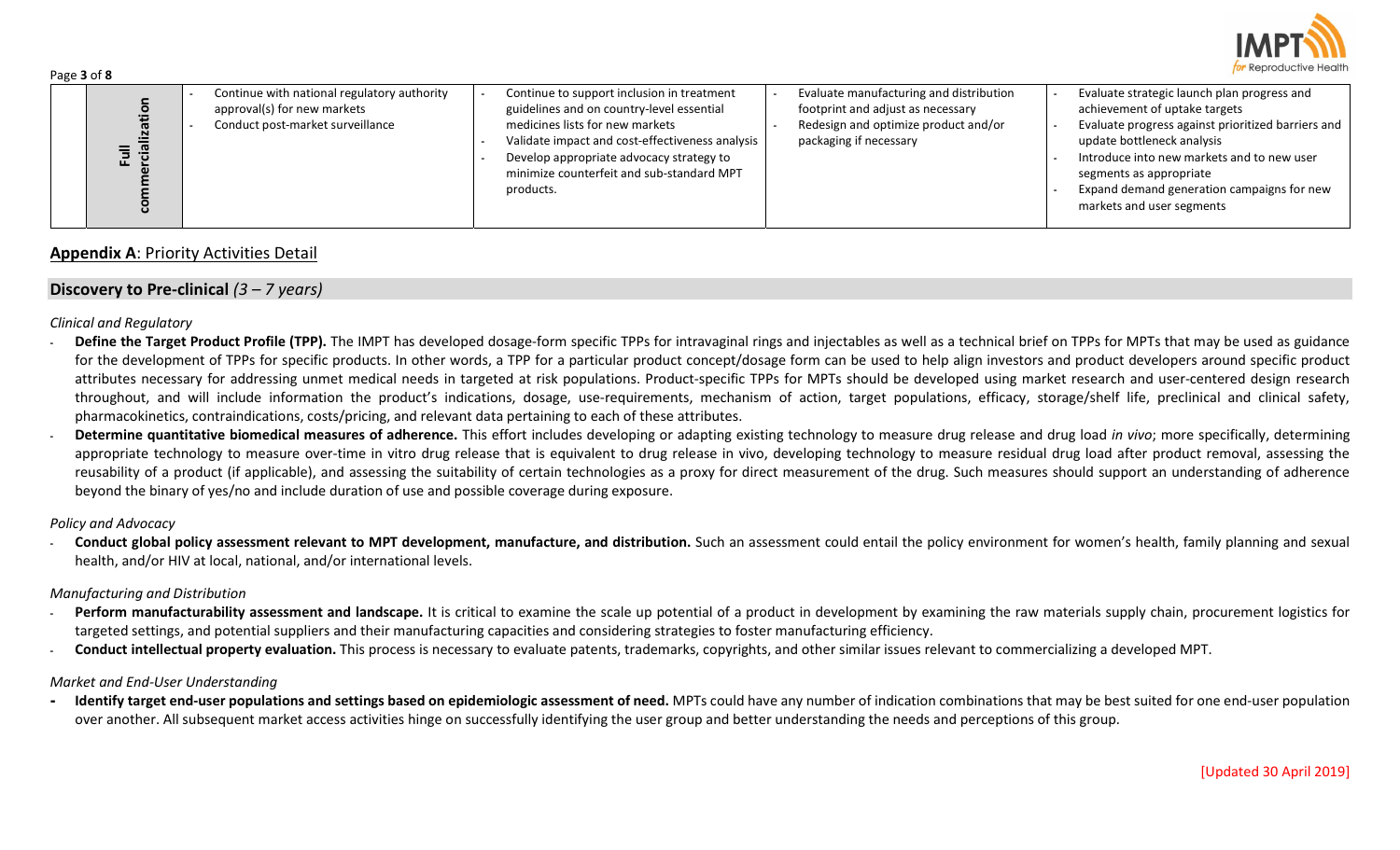

#### Page 4 of 8

- Conduct situation/market assessment. At this stage, this type of assessment identifies the need for a particular MPT, the competitor landscape, the size of the target market, cost considerations, exploration of how to develop a sustainable market, and other market considerations.
- Evaluate attitudes of and develop value proposition for user, sexual partner, healthcare provider, policymaker, market, and other stakeholder audiences. This is an assessment of the perception of relative added value or importance of a particular MPT for each stakeholder group.
- Understand end-user needs and desires in the context of MPTs through market research and human-centered design. A preliminary assessment of end-user needs and desires for a given MPT is critical to increase the likelihood of producing an acceptable product (e.g., what is being used now; how can this be improved; is there a role/need for a new product?). This early stage is more likely to identify products that shouldn't move forward and a wide range of products that could be acceptable. This effort should assess all relevant product characteristics and their relative importance, including MPT delivery form, usage requirements, effectiveness, duration of action, reversibility (i.e., return to fecundity for contraceptive products), residual effect after product use, effect on sexuality, physical or emotional impact on partner, effect on future fertility, suitability within sociocultural context, etc.
- Develop trial participant recruitment strategies for various phases. This includes the identification and evaluation of elements to define and select optimal trial participant population. Include the development of trial roll out messaging engaging naïve and comparator study populations. The recruitment strategy will vary considerably between the phases of clinical trials, since the type of participants needed varies considerably throughout the clinical trial process. Early trials may target women at low risk, sometimes sexually abstinent, etc. The type of user understanding data needed from these participants is quite different from what is needed from participants in later stage trials, or as part of post-approval activities.

# Phases 1 & 2 (Earlier Clinical) (2 - 4 years)

#### Clinical and Regulatory

- Develop and execute clinical plan with clearly defined endpoints. A clinical trial plan should outline what data are to be collected to answer particular questions with regard to efficacy and effectiveness, including adherence. Such a plan will help to guide clinical decision-making, including go/no-go decisions. For example, targets could be set for a product that achieves a certain level of efficacy, is used with a certain level of adherence, is delivered in to a population with a certain level of incidence, and achieves a certain level of "uptake." If along the way, it appears that the targets cannot be met (e.g., efficacy is too low, "uptake" is too slow, adherence is too low), then the product development should be adjusted or halted because it will not reach the target impact level. Notably, understanding the causes suboptimal uptake and adherence targets could inform appropriate messaging or education that could improve these targets, and thus this context should be considered prior to abandoning development. Information sharing during these evaluations is critical to the advancement MPT field, with the large caveat that some products may have acceptable uptake in certain geographies, and need a longer trajectory in other geographies, requiring a shift of cultural norms (e.g., tampons took 20 years to be widely adopted by women of all ages). Specific clinical activities in early stage trials include:
	- o Define preliminary release specs.
	- o Develop/qualify release/stability tests.
	- o Clinical dose investigation (dose ranging) for safety, PK, PD.
	- o Define target exposure(s)/dose.
	- o Formulation adjustments based on end-user feedback.
	- o Device biocompatibility studies.
	- o Definition of side effects/AEs.
	- o Expanded clinical safety assessment.
	- o Additional preclinical safety (as needed).
- o Male safety studies.
- o Final determination of side effects/AEs.
- o Address outstanding PK/PD.
- o DDI clinical studies.
- o Finalize formulation (drug load, configuration, etc.).
- o Determine final dose and dosing regimen.
- o Preliminary definition of contraindications.
- o Effects of non-adherence on product performance/integrity/drug load.

The clinical trial plan should also include the trial participant recruitment strategies developed in Market and User Understanding during discovery – preclinical.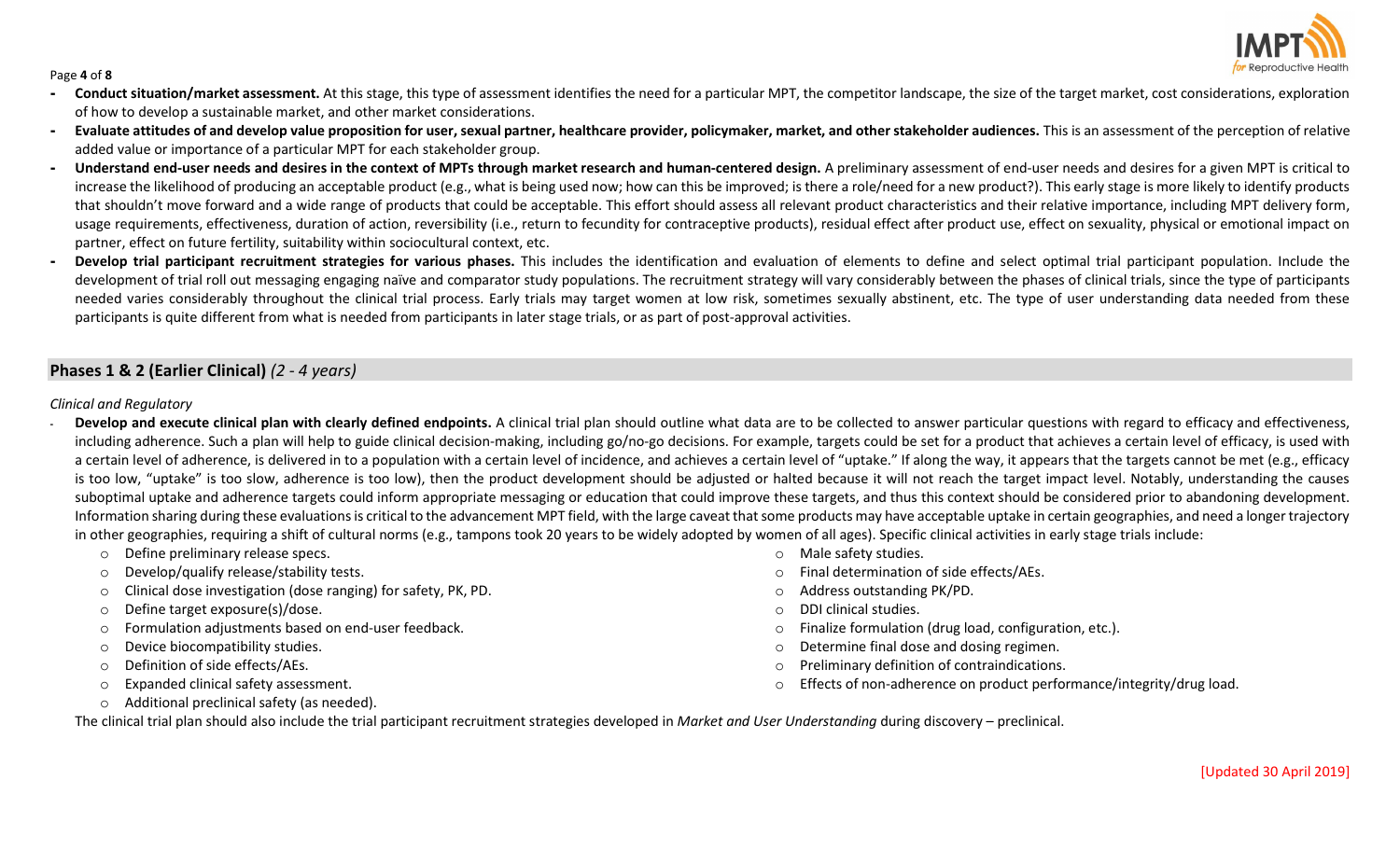

#### Page 5 of 8

Conduct regulatory landscape assessment. Assessing the landscape of applicable regulations and their potential impact on MPT development and introduction is critical at this stage. There are unique regulatory considerations for MPTs given the complexity and diversity of products in development, and these need to be thoughtfully explored and addressed with regulators.

## Policy and Advocacy

- Develop communications, advocacy, and key stakeholder engagement strategy. It is critical to inform and engage the necessary stakeholders about MPTs early on, but one must also work to avoid false expectations with regard to MPT development and introduction timeline projections. A communications and advocacy strategy must then include ways to attract diverse stakeholder groups to the promise of MPTs and also describe this timeline and development process so that it is understandable.
- Conduct cost-effectiveness analysis of TPP. For MPT funders/investors, for example, such cost-effectiveness modeling should be conducted in the context of other prevention options to see addition of public health value and thus investment worth.

## Manufacturing and Distribution

- Develop manufacturing strategy. After assessing the manufacturability of a particular product, it will be critical to assess the manufacturing landscape and explore viable options to ensure high quality, consistency, efficiency, and low cost. Considerations should include the raw material supply chain, establishing an early phase manufacturing equipment plan for scalable production, and examining commercial scale manufacturing capacity with robust cost estimates.
- Develop distribution strategy. The exploration of possible distribution channels and partners is useful at this early stage, particularly given the cross-cutting nature of MPTs and the range of delivery setting options (e.g., HIV prevention setting, family planning setting, maternal and child health setting etc.). A critical consideration here is assessing and strategizing around the impact of the product on the proposed delivery system(s); for example, necessary level of healthcare worker expertise, follow up schedule, frequency/number of health care system visits, etc. The impact of presentation (e.g., packaging) and the environmental impact of packaging and waste on delivery and distribution strategies should also be assessed.
- Identify partnership opportunities. Having conducted assessments of manufacturing and delivery system capacities, it is important to build relationships at an early stage with stakeholders who can enhance the success of eventual product introduction. This could include manufacturers, distributors, ministries of health, healthcare provider groups, and civil society organizations.
- Conduct cost of goods sold analysis. This analysis will help to generate an initial determination of whether the product can meet the proposed price target for public and private sector markets.
- Conduct demand forecast. This assessment quantifies product purchase or uptake over a 15-25 year period using real data and modeling, projecting the profit potential and helping to inform the development of manufacturing and distribution strategies.
- Develop business plan for partners (Social Return on Investment [SROI] and/or Return on Investment [ROI]). Utilizing data and analysis from prior epidemiological and market assessments, begin to build a case for investment in advancing the development and eventual introduction of the product. Note that some funders may be more interested in social return arguments rather than financial return.

## Market and End-User Understanding

- Update situation/market assessment. Product development and introduction planning should be an iterative process based on evolving conditions and increased data. Additional areas of assessment to include at this stage could be to evaluate the effect of social influences and community feedback related to the progression of MPT development and plans for introduction, including trial participation.
- Conduct supply and demand bottleneck analysis. This assessment enables planners to anticipate challenges with product uptake, identify possible challenge areas (e.g., in the manufacturing process, delivery channels, etc.), and strategize to address these challenges early on.
- Develop user segmentation. Having identified the target market, user segmentation can be useful to refine marketing and distribution strategies through the identification and assessment of population segments within the target market with unique characteristics. For example, strategies might be different when targeting older versus younger women within the larger target market.
- Update and strengthen understanding of end-user needs and desires, including acceptability of MPT product types, design and packaging, through market research and human-centered design. Updates could relate to end-user preference assessments for MPT delivery form, dosage, product attributes with placebo, and use-requirements (e.g., timing, continuous use, etc.). In terms of a specific MPT product, updates could include end-user acceptability of the active pharmaceutical ingredient (API) in terms of actual and perceived benefits and risks (e.g., side effects, efficacy, lack of perceived harm including social harm, and perceived barriers) or of the delivery form in terms of appearance, size, administration, ease of use, target dosing regimen, partner perceptions, concealability, willingness to pay, and/or other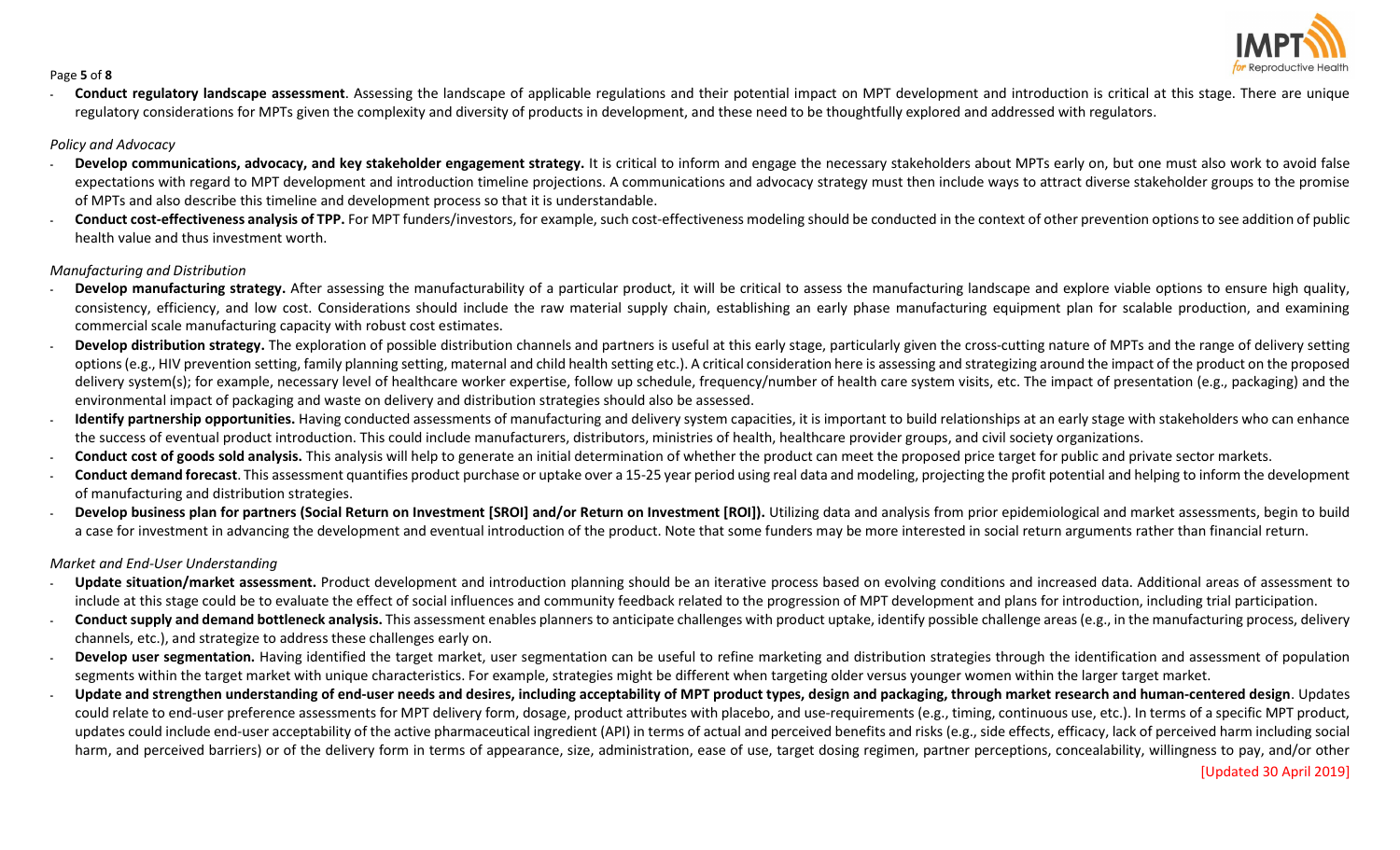

#### Page 6 of 8

social and cultural norms. Updated end-user data should be incorporated into the MPT design process, and it could be helpful to establish dosage-form specific product design modification strategies for enduser acceptability/preference results. Another critical clinical application of this understanding will be in establishing agreed upon end-user acceptability and preference measure standards for the field, across studies and MPT product types. Outside of MPT product attributes, it will also be important to investigate user preferences for MPT delivery and delivery setting (e.g. HIV prevention setting, family planning setting, etc.), including assessing attitudes towards accessing the healthcare system, HIV testing and counseling, etc. At this early stage and using similar methodologies, it may be helpful to investigate provider attitudes and limitations in the context of product uptake and make product or packaging adjustments accordingly.

# Phases 3 & 4 (Later Clinical)  $(3 - 5 \text{ years})$

## Clinical and Regulatory

- Complete clinical trials. Complete execution of the clinical plan, making adjustments as necessary, to demonstrate efficacy and safety of the product. Learnings from the updated understanding of end-user needs and desires in the Earlier Clinical period can be applied to improve adherence if necessary. Specific clinical activities during later stage trials include:
	- $\circ$  Finalization of all chemistry and manufacturing controls process and test validations.
	- o Late stage preclinical safety (e.g., carcinogenicity study, Seg III reprotoxicity).
	- o Large scale safety determination.
	- o Clinical efficacy determination.
	- o Determination of testing requirements (if any).
- o Final definition of contraindications.
- o Conduct ongoing pharmacovigilance and long-term safety data.
- o Establish surrogate measures of effectiveness.
- o Bio-marker and self-report data on adherence.
- o Open label trials in real life conditions.
- Obtain national regulatory authority approvals. The logistics of this process will be informed by the initial regulatory landscape analysis.

## Policy and Advocacy

- Support inclusion in treatment guidelines and on country-level essential medicines lists. This will be required for some public sector markets.
- Execute communications, advocacy, and key stakeholder engagement strategy. The buy-in of policymakers, ministries of health, and healthcare providers will help to ensure the success of product introduction.
- Update cost-effectiveness analysis. Refine key variables with added manufacturing, distribution, and market assessment information. It is important to demonstrate the cost-effectiveness of a product at this stage to help make the case for investment.

### Manufacturing and Distribution

- Establish manufacturing strategy. Manufacturing avenue(s) should be selected based on preliminary and updated assessments.
- Establish distribution strategy. Distribution channel(s) should be selected based on preliminary and updated assessments. It will be important to assess and strategize around the burden of large scale distribution on health care systems and in expanded populations and geographies.
- Continue to identify partnership opportunities. This process is ongoing and will enhance the likelihood of successful product manufacturing and introduction.
- Finalize product and packaging designs. Final designs should incorporate collected marketing and end-user data, and should be tested prior to launch.
- Update cost of goods sold analysis. This update should possible strategies to reduce cost of goods to maximizing affordability while maintaining quality.
- Update demand forecast. An updated demand forecast can include real use data from later stage trials to help build the case for investment and refine the manufacturing and distribution strategies.
- Update business plan for partners. This may include updated demand forecast data, cost of goods analysis, and pricing strategy. Social return on investment arguments should also be updated to include new data.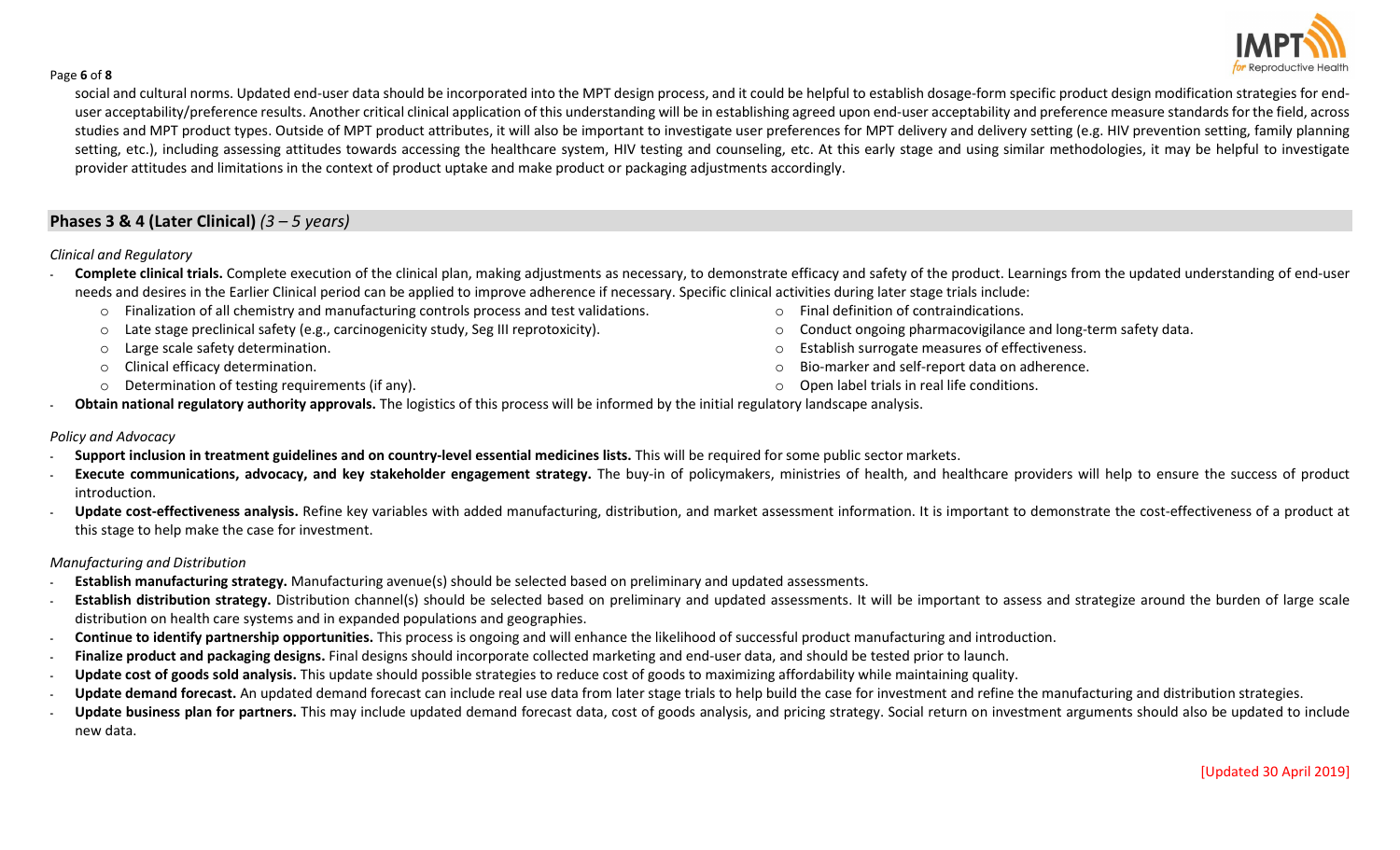

## Page 7 of 8

Market and End-User Understanding

- Update situation assessment. This process should be iterative based on other evolving plans and assessment activities related to MPT development and introduction.
- Develop strategic launch plan with uptake targets. This plan involves the activities and timelines for launch and scale up, and should consider public health need, key stakeholder and country readiness, and other strategic priorities. Innovative and culturally appropriate models to improve uptake or accelerate behavior change (e.g., leveraging social media, social franchising, or conditional cash transfers) should be considered. It will also be important to articulate requirements for provider and counselor's training and monitoring for particular MPT products. Uptake targets must be established to monitor and evaluate progress.
- Update bottleneck analysis. This analysis should incorporate information from other updated assessments and overall progress of the development and introduction effort. Barriers to product effectiveness in real life settings should be prioritized and minimized.
- Update end-user needs and acceptability assessments. The assessment may be updated and refined through clinical trial data, including the evaluation of all aspects of adherence (e.g., initiation, persistence or discontinuation, fatigue, and lack of good execution). More attention should be paid at this stage to assessing sexual partner, healthcare provider, and other "gatekeeper" acceptability of the product and other relevant aspects such as delivery setting. At this stage the assessments will be updated based on the constraints of the product (packaging vs. administration).
- Develop pricing strategy. This will be based on the updated situation assessment, market and end-user analysis, and user segmentation to refine prices based on delivery channel and user segment.
- Develop demand generation strategies and create marketing material. Such strategies involve developing and refining messaging for various target audiences (e.g., end-user, partner, community, religious leader, etc.), including messaging on biological effects of products, based on findings from formative work and updated end-user needs and acceptability assessments. Some of this work could begin earlier in this stage or even during Phases 1 & 2 as a strategy to enhance adherence during clinical trials.

# Full Commercialization (at least 1 year)

Clinical and Regulatory

- Continue with national regulatory authority approval(s) for new markets. In anticipation of market expansion, this process should be ongoing.
- Conduct post-market surveillance. After clinical trials in a smaller sample size, post-market surveillance will continue to evaluate and refine the safety of the product once introduced to the general population

Policy and Advocacy

- Continue to support inclusion in treatment guidelines and on country-level essential medicines lists for new markets. In anticipation of market expansion, this process should be ongoing.
- Validate impact and cost-effectiveness analysis. These models can be validated with real data from distribution and use at scale.
- Develop appropriate advocacy strategy to minimize counterfeit and sub-standard MPT products. It will be important to strategize about ascertaining and problem solving around black market sales of MPTs.

## Manufacturing and Distribution

- Evaluate manufacturing and distribution footprint and adjust as necessary. Strategies developed and implemented in earlier stages of product development may need to be modified depending the capacity of local manufacturers and distributors and markets expand.
- Redesign and optimize product and/or packaging if necessary. Although much work will have already been completed on packaging prior to this stage, optimization can only be completed once "real world" feedback can be obtained. Real world feedback can feed into a revamp of product and product packaging that can further enhance and optimize uptake and public health impact.

Market and End-User Understanding